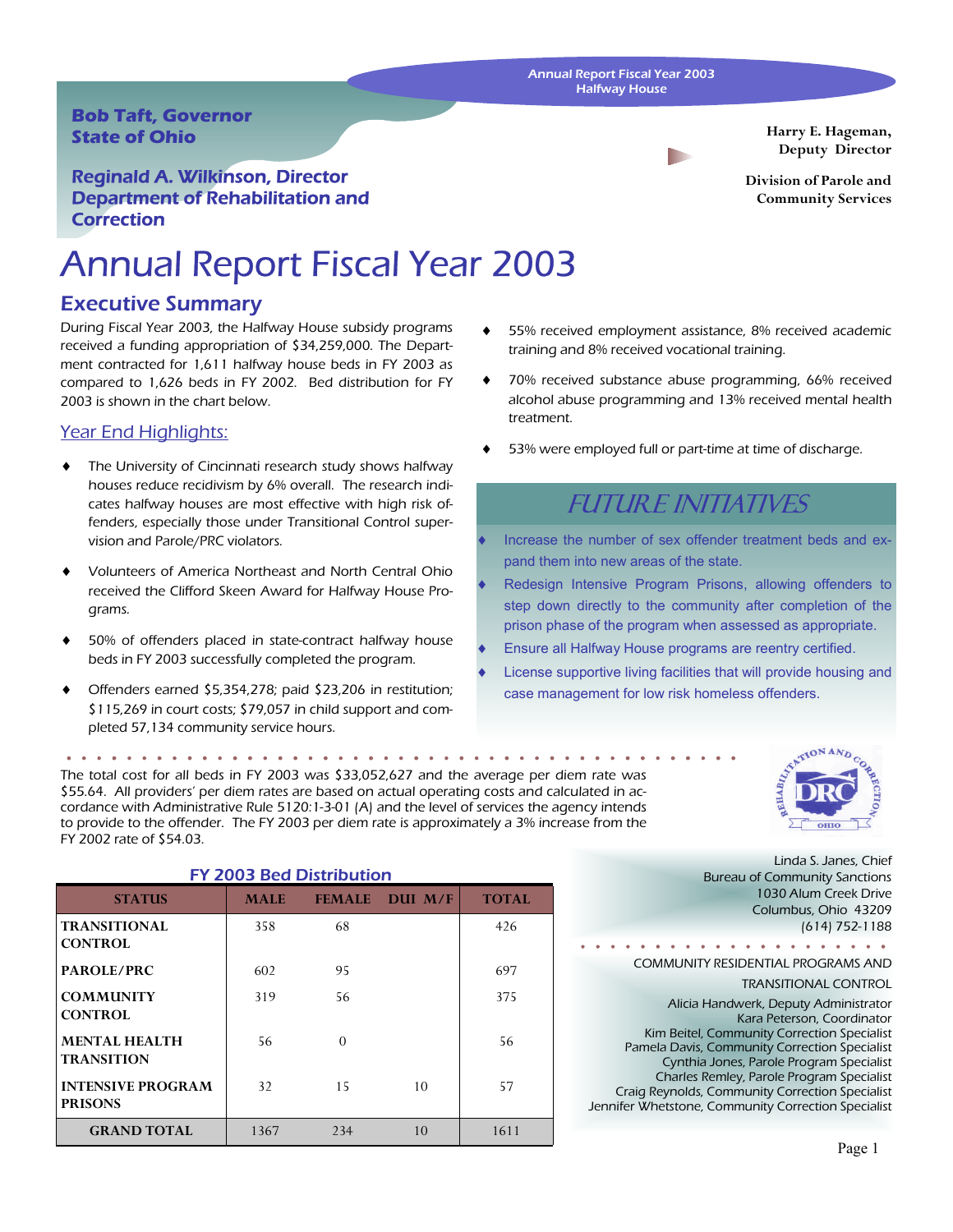### Offender Information

### FY 2003 Halfway House Participants

### Demographical Information

- ♦ 7,783 offenders participated in Halfway House programs
	- 86% male
	- 88% unmarried
	- Average age 34.3 years
	- 53% African-American
	- Average highest grade completed-11th

#### Offense Information

- ♦ Instant Offense
	- 27% violent offenses; 28% property offenses; and 29% drug offenses
	- 53% 1st, 2nd or 3rd degree felony offenses
- ♦ Offender History
	- 87% convicted of at least one prior felony
	- 12% convicted of five or more prior felonies



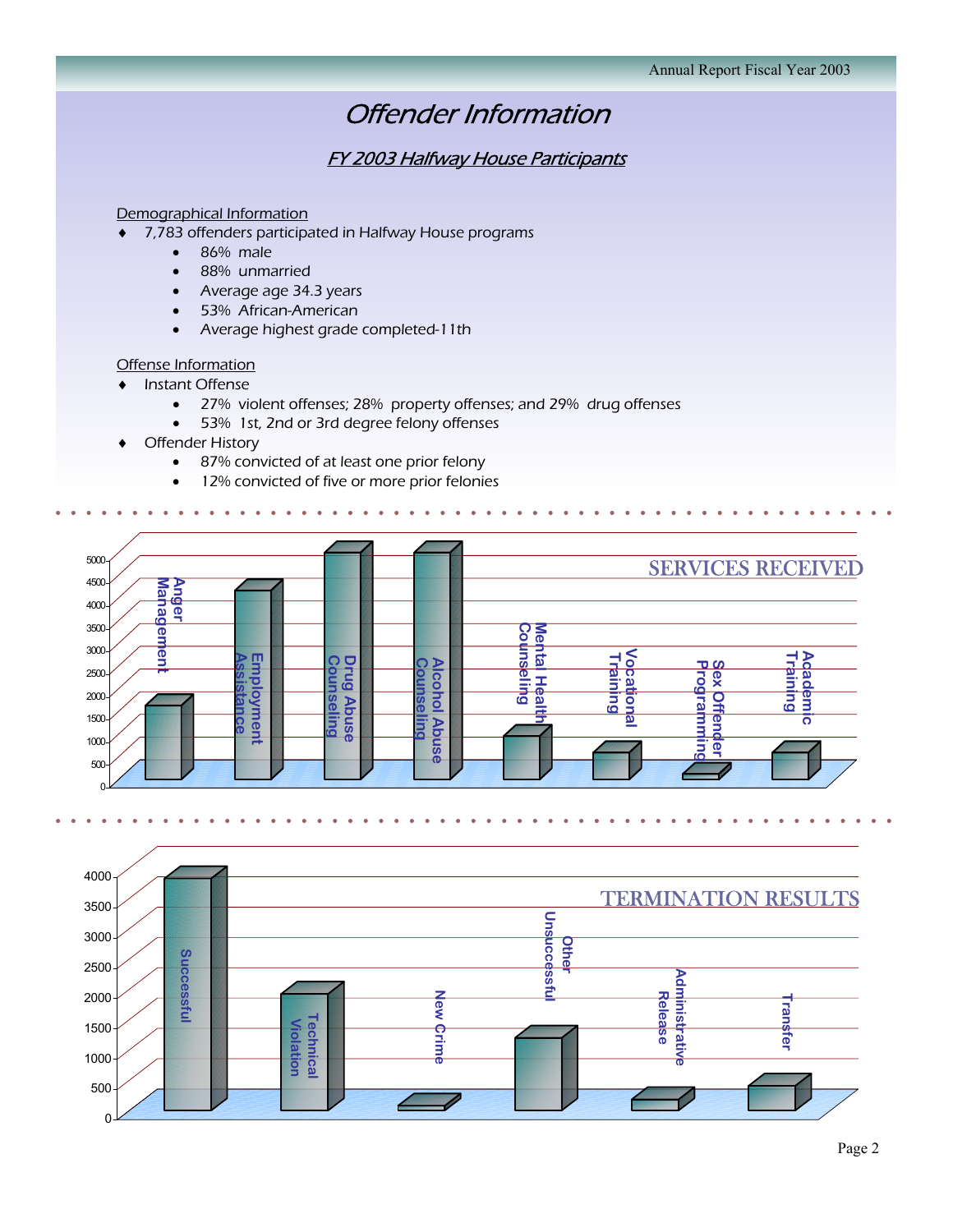## Transitional Control and Electronic Monitoring

### Year End Transitional Control (TC) Highlights:

- 64% of offenders successfully completed the TC program.
- 68% were employed full or part-time at the time of discharge.
- TC offenders earned \$2,156,084; paid \$2,997 in restitution; \$18,371 in court costs; \$33,686 in child support and completed 6,877 community service hours.
- ♦ 68% received employment assistance, 5% received academic training, and 5% received vocational training.
- ♦ 45% received substance abuse programming, 40% received alcohol abuse programming and 6% received mental health treatment.
- ♦ \$442,199 was paid by offenders into the TC rotary account.

### Year End Electronic Monitoring (EM) Highlights:

- ♦ 49% of offenders successfully completed the EM program.
- 56% were employed full or part-time at the time of discharge.
- EM offenders earned \$773,680; paid \$160 in restitution; \$2,306 in court costs; \$9,767 in child support and completed 272 community service hours.
- ♦ 17% received employment assistance, 1% received academic training, and 0.3% received vocational training.
- ♦ 22% received substance abuse programming, 17% received alcohol abuse programming and 3% received mental health treatment.

### **FUTURE INITIATIVES**

### *Transitional Control*

- ♦ Implement a six month pilot that allows halfway houses to assume some supervision responsibilities of the TC offender from the APA. Agencies participating in the pilot will receive an additional \$4.00 per diem to cover increased duties.
- ♦ Increase the number of offenders participating in TC by screening security level 2 inmates into the program.
- ♦ Increase the number of TC beds available and expand TC into other regions of the state.

### *Electronic Monitoring*

- ♦ Have all halfway house electronic monitoring providers make Global Positioning Satellite (GPS) technology available for high-risk offenders.
- ♦ Continue to expand the number of available Parole/PRC violator placements.

| $\sim$ 2.300 $\sim$ 0.000 $\sim$ |             |               |              |  |  |
|----------------------------------|-------------|---------------|--------------|--|--|
| <b>APA Region</b>                | <b>MALE</b> | <b>FEMALE</b> | <b>TOTAL</b> |  |  |
| Akron                            | 53          | 16            | 69           |  |  |
| Chillicothe                      | 5           | $\Omega$      | 5            |  |  |
| Cincinnati                       | 79          | 8             | 87           |  |  |
| Cleveland                        | 109         | 13            | 122          |  |  |
| Columbus                         | 69          | 18            | 87           |  |  |
| Lima                             | 43          | 13            | 56           |  |  |
| Mansfield                        | $\Omega$    | $\Omega$      | $\Omega$     |  |  |
| <b>GRAND TOTAL</b>               | 358         | 68            | 426          |  |  |

### FY 2003 TC Bed Distribution

### FY 2003 EM Distribution

| <b>APA Region</b>  | <b>TC</b>      | Parole/PRC | <b>TOTAL</b>   |
|--------------------|----------------|------------|----------------|
| Akron              | 7.35           | 11.21      | 18.56          |
| Chillicothe        | $\overline{2}$ | $\Omega$   | $\overline{2}$ |
| Cincinnati         | 7              | 7.26       | 14.26          |
| Cleveland          | 20             | 2.76       | 22.76          |
| Columbus           | $\overline{4}$ | 2.75       | 6.75           |
| Lima               | 5.9            | 7.3        | 13.2           |
| Mansfield          | $\theta$       | 13.07      | 13.07          |
| <b>GRAND TOTAL</b> | 46.25          | 44.35      | 90.6           |